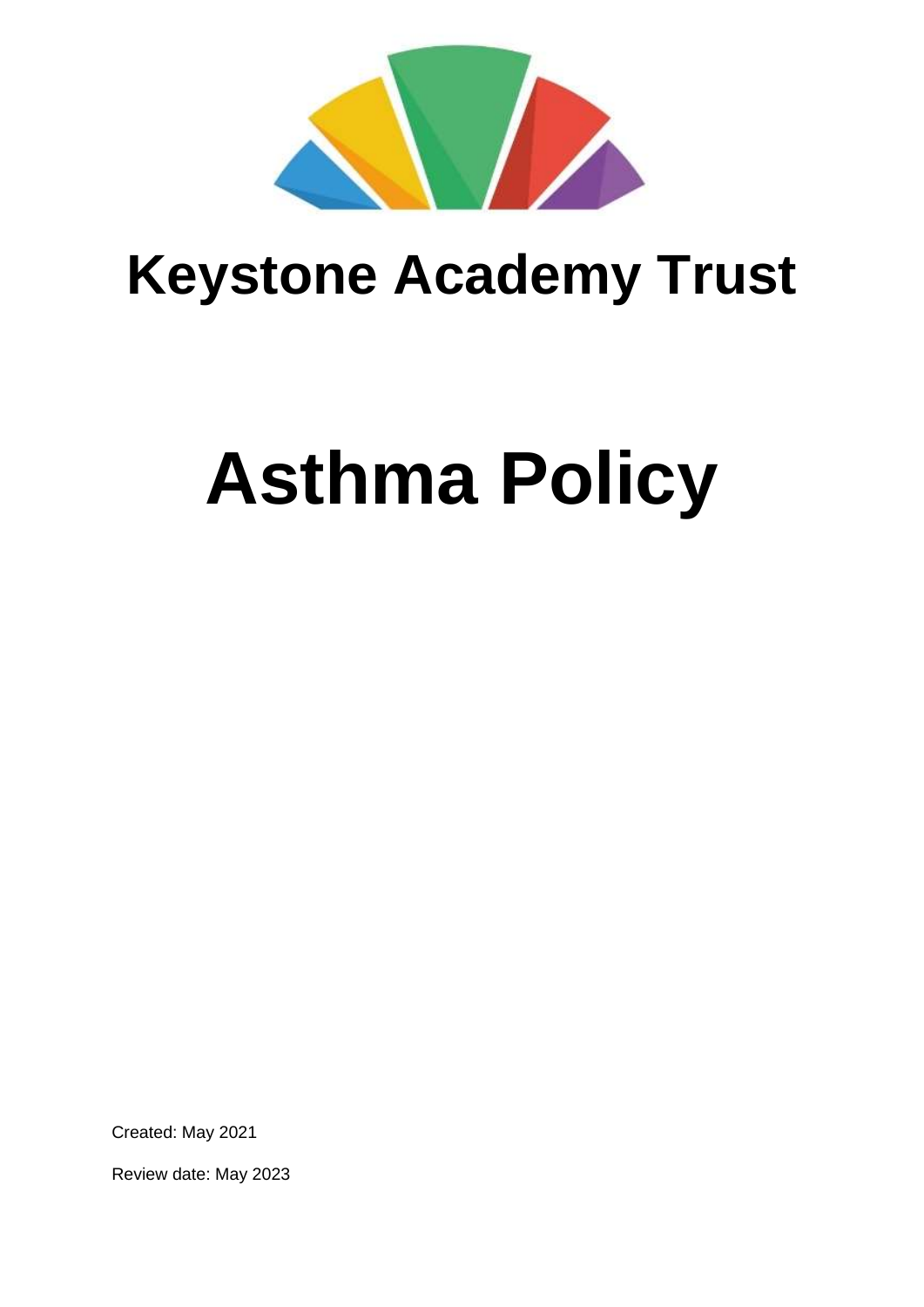#### **Contents:**

Legal requirements

- 1. Introduction
- 2. Policy implementation
- 3. Including pupils with asthma in school life
- 4. Procedure to be followed when notification is received that a pupil has asthma
- 5. Asthma medicines
- 6. Staff training
- 7. Guidance on the use of emergency Salbutamol inhalers in school
- 8. Use of an emergency inhaler
- 9. Daily care requirements
- 10. Complaints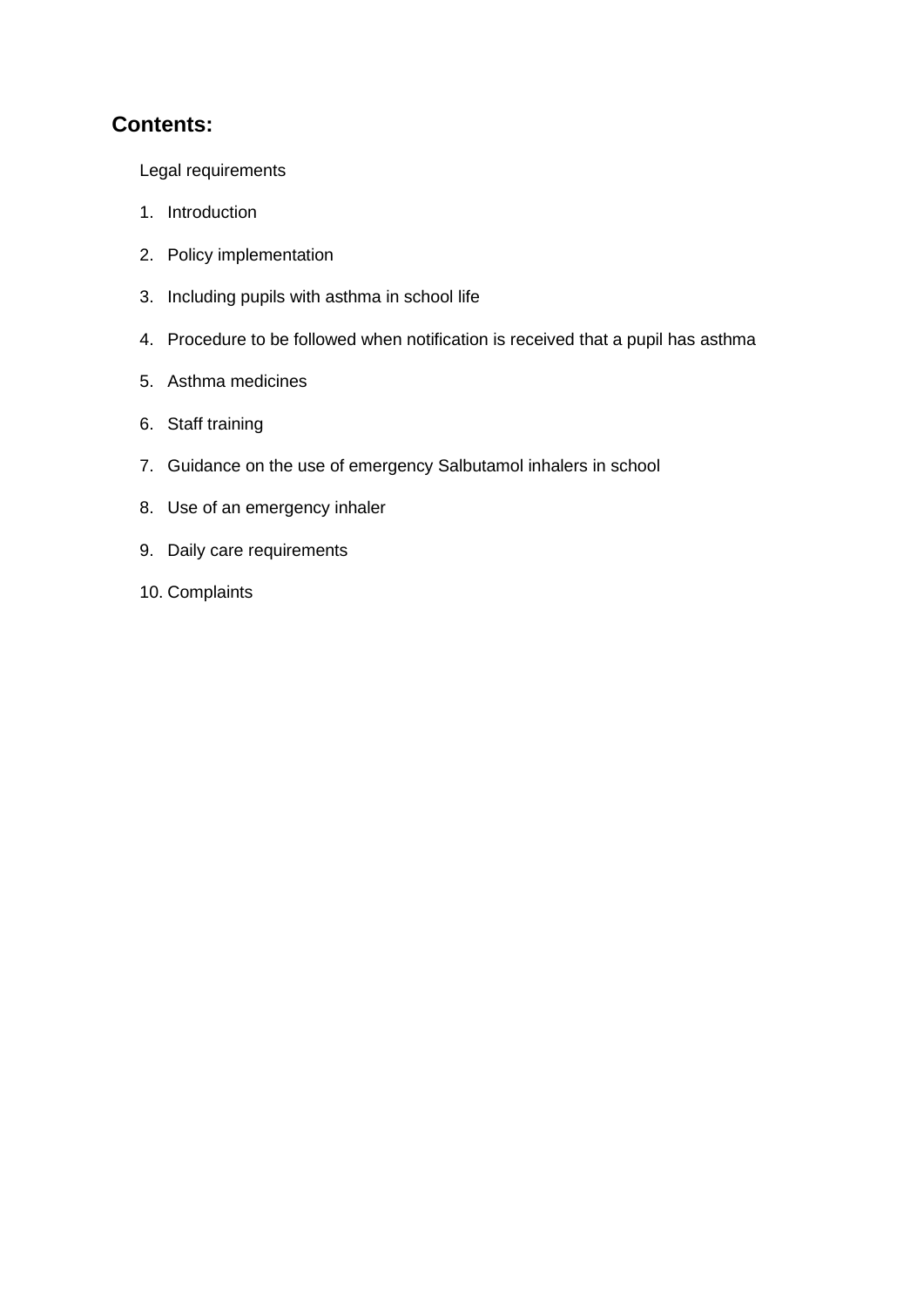# **Legal Requirements**

This policy has been written with due regard to the following guidance and legislation:

- Supporting pupils at school with medical conditions: Statutory guidance for governing bodies of maintained schools and proprietors of academies in England, Department for Education (Dfe) September 2014
- Guidance on the use of emergency salbutamol inhalers in schools, Department for Health, March 2015
- 0-25 SEND Code of Practice 2015
- Children and Families Act 2014 (Section 100)
- Equality Act 2010
- Schools Admissions Code Dfe 1 Feb 2010

# **1. Introduction**

Keystone Academy Trust recognises that asthma is a widespread, serious but controllable condition and our schools welcome all children with asthma. We ensure that children with asthma can and do fully participate in all aspects of school life, including PE, visits, outings or field trips and other out-of-hours school activities.

This is achieved through:

- Ensuring that children have access to their inhalers as and when required.
- Keeping a record of all children with asthma and the medicines they take.
- Creating a whole school environment, including the physical, social, sporting and educational environment, that is favourable to children with asthma.
- Helping all children to understand asthma as a medical condition.
- Making sure that all staff (including supply teachers and support staff) who come into contact with children with asthma know what to do in the event of an asthma attack.
- Working in partnership with all interested parties including the school's governing body, all school staff, parents/carers, the local authority, health care professionals and children to ensure the policy is planned, implemented and maintained successfully.

# **2. Policy Implementation**

The overall responsibility for the implementation of this policy at Long Sutton Primary School is given to Melissa Ford, Inclusion Leader. They will also be responsible for ensuring that sufficient staff are suitably trained. Clare Webley, Deputy Head teacher will ensure cover arrangements in cases of staff absences or staff turnover, to ensure that someone is always available and on-site with an appropriate level of training.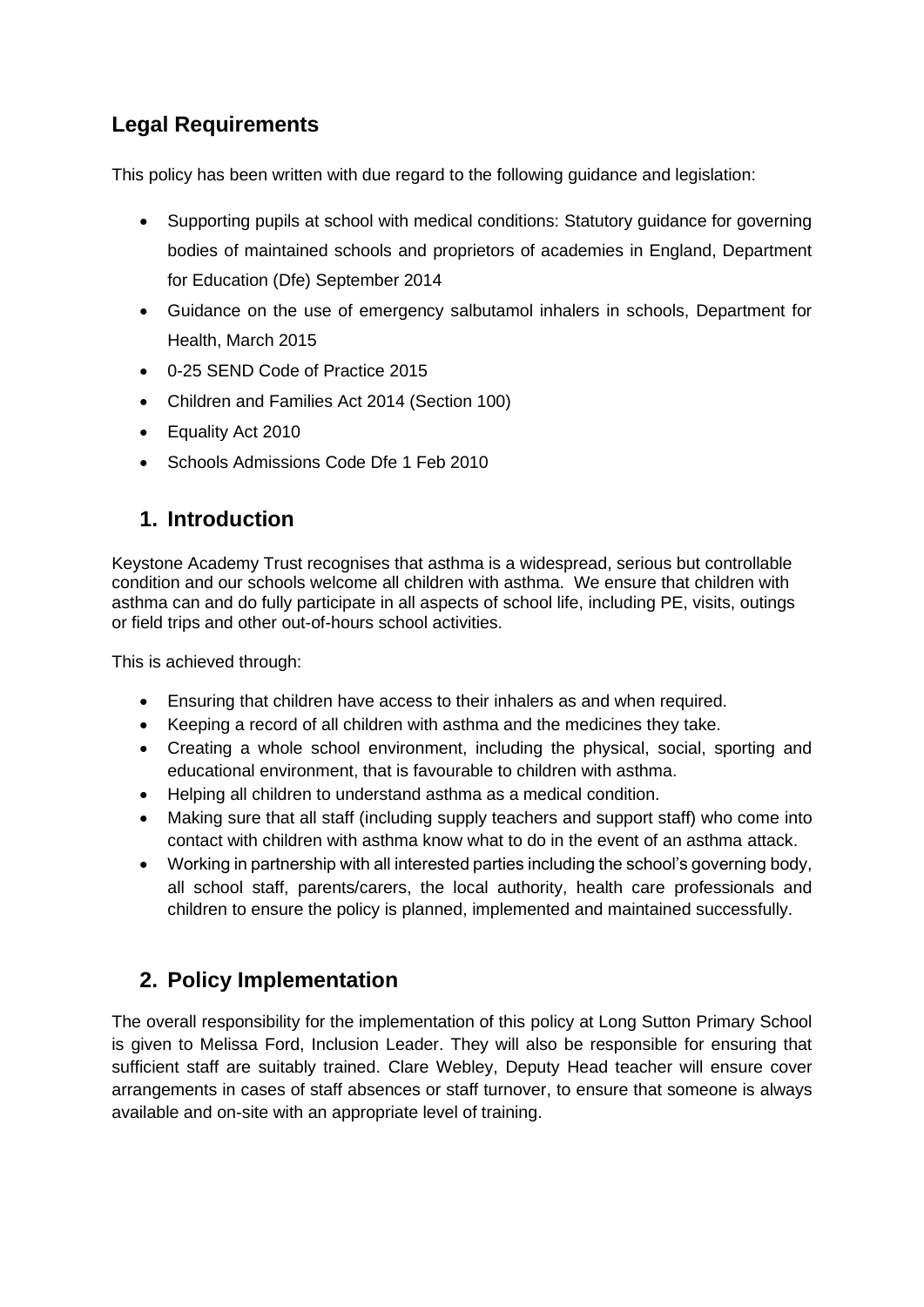# **3. Including pupils with asthma in school life**

#### **School environment**

Keystone Academy Trust does all that it can to ensure that each school's environment is favourable to children with asthma. As far as possible, we do not use chemicals in lessons that are potential triggers for children with asthma.

#### **Exercise and activity – PE and games**

Taking part in sports, games and activities is an essential part of school life for all children. All teachers know which children in their class have asthma; they receive regular up-to-date class medical information. We encourage children, as they get older to try to remember this themselves and to take more control in remembering their medication. Children with asthma are encouraged to participate fully in PE. Children whose asthma is triggered by exercise are encouraged to take their reliever inhaler before the lesson, and to thoroughly warm up and down before and after the lesson. If a child needs to use their inhaler during a lesson, they will be encouraged to do so.

#### **Offsite sport, swimming and educational visits**

All inhalers must accompany children when they are off the school grounds e.g. on a trip, swimming, visiting another school etc. These are returned to the classroom once back on school grounds.

# **4. Procedure to be followed when notification is received that a pupil has asthma**

When a child joins the school, parents/carers are asked if their child has any medical conditions including asthma on their admission form. Parents/carers of children with asthma will then be sent an Asthma UK School Asthma Card for them to complete. Parents/carers will be asked to return the asthma card to the school. From this information, the school keeps its asthma register, which is available to all school staff in the Health Care Plan file in the staff room. Asthma Cards will then then be sent to parents/carers of children with asthma on an annual basis to update. Parents/carers will also be asked to update or exchange the card for a new one if their child's medicines, or how much they take, changes during the year.

#### **5. Asthma medicines**

Immediate access to reliever medicines is essential. Pupil inhalers are labelled and kept in class medical ruck sacs – these are carried out to the playground in the event of a fire. School staff are not required to administer asthma medicines to children (except in an emergency). Children are encouraged to take their own inhaler when they require it. This is usually supervised by a member of staff. The asthma register clearly states which children are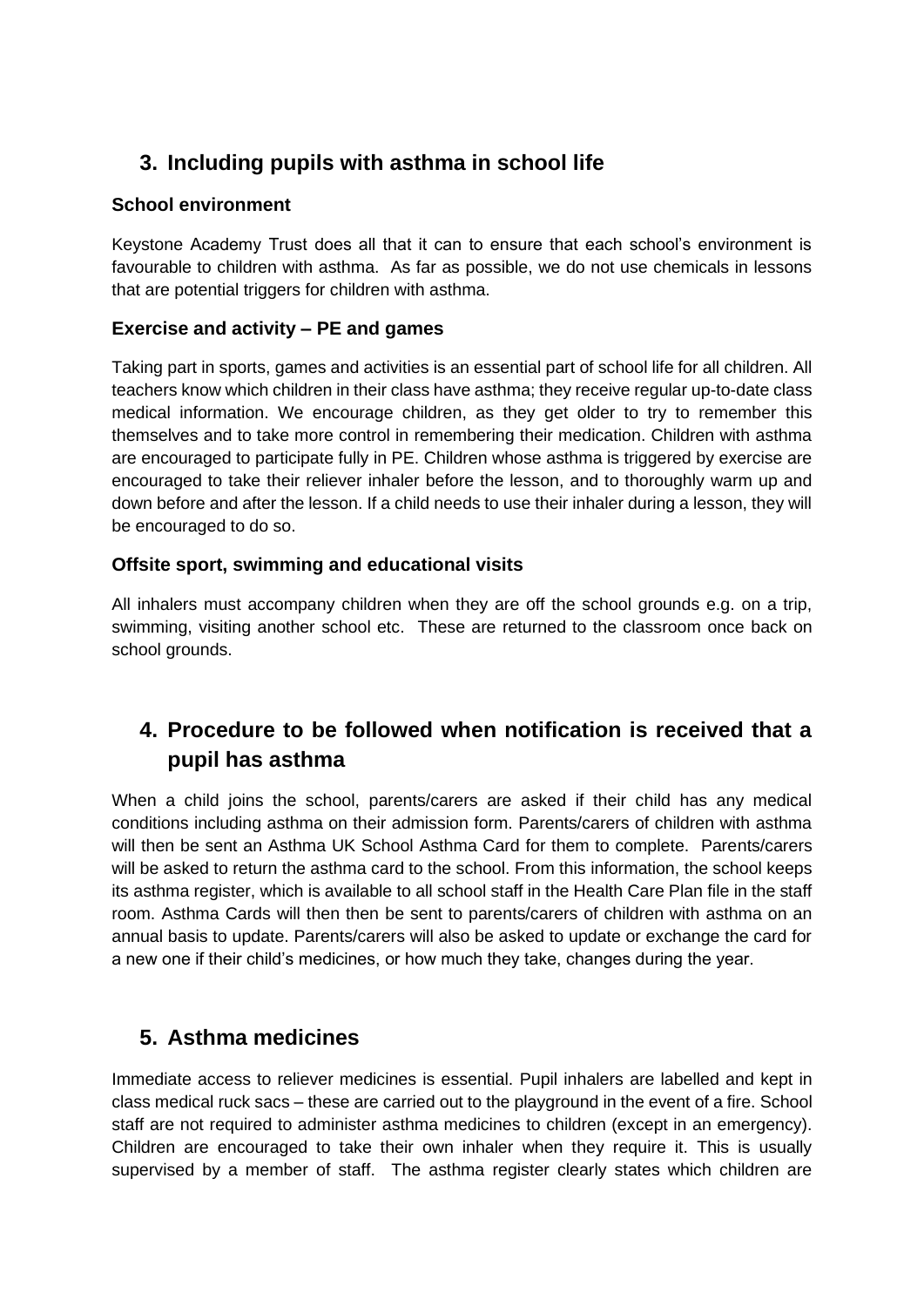asthmatic and if parental permission has been given to use the school's emergency inhaler. The emergency inhaler (see section below) can be used if the child's prescribed inhaler is not available (for example, because it is broken, or empty). The emergency inhaler is kept in the main school office. In the event of an attack, an inhaler must be taken to the child.

# **6. Staff training**

Designated members of staff should be trained in:

- Recognising asthma attacks (and distinguishing them from other conditions with similar symptoms)
- Responding appropriately to a request for help from another member of staff
- Recognising when emergency action is necessary
- Administering salbutamol inhalers through a spacer
- Making appropriate records of asthma attacks

Training is provided through Paediatric First Aid training, kept up to date every three years. All staff also undertake asthma awareness training on an annual basis.

## **7. Guidance on the use of emergency salbutamol inhalers in schools**

Taken and edited from the Department of Health's published document 'Guidance on the use of emergency salbutamol inhalers in schools' March 2015.

In March 2015, the Department of Health published guidance on the use of emergency salbutamol inhalers in schools. From the 1st October 2014 the Human Medicines (Amendment) (No.2) Regulations 2014 will allow schools to keep a salbutamol inhaler for use in emergencies. It should only be used by children, for whom written parental consent for use of the emergency inhaler has been given, who have either been diagnosed with asthma and prescribed an inhaler, or who have been prescribed an inhaler as reliever medication. Consent should be updated regularly to take account of changes to a child's condition. The inhaler can be used if the pupil's prescribed inhaler is not available (for example, because it is broken, or empty) where appropriate.

Keeping an inhaler for emergency use will have many benefits:

- Prevent an unnecessary and traumatic trip to hospital, and potentially save their life
- Parents are likely to have greater peace of mind about sending their child to school
- Having a protocol that sets out how and when the inhaler should be used will also protect staff by ensuring they know what to do in the event of a child having an asthma attack.

*This guidance is non-statutory, and has been developed by the Department of Health with key stakeholders, to capture the good practice which schools in England should observe in using emergency inhalers and which should form the basis of any school protocol or policy.*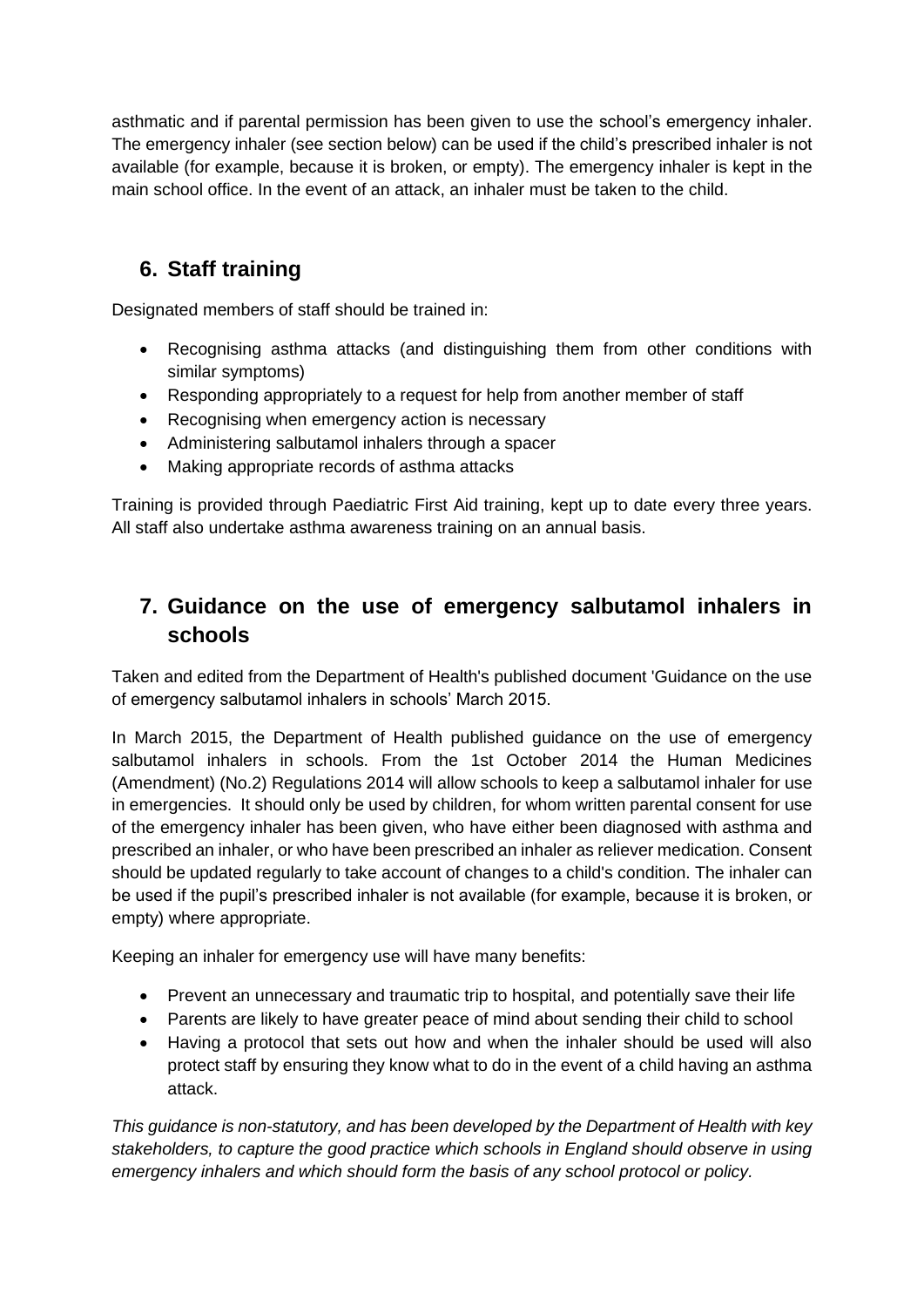# **8. Use of an emergency inhaler**

An emergency asthma inhaler kit should include:

- A salbutamol metered dose inhaler
- At least two single-use plastic spacers compatible with the inhaler
- Instructions on using the inhaler and spacer/plastic chamber
- Instructions on cleaning and storing the inhaler
- Manufacturer's information
- A checklist of inhalers, identified by their batch number and expiry date, with monthly checks recorded
- A note of the arrangements for replacing the inhaler and spacers (see below)
- A list of children permitted to use an emergency inhaler
- A record of administration (i.e. when the inhaler has been used)

Salbutamol is a relatively safe medicine, particularly if inhaled, but all medicines can have some adverse effects. Those of inhaled salbutamol are well known, tend to be mild and temporary and are not likely to cause serious harm. The child may feel a bit shaky or may tremble, or they may say that they feel their heart is beating faster.

#### **Storage and care of the emergency inhaler**

Staff members responsible for inhalers in school will ensure:

- On a monthly basis the inhaler and spacers are present and in working order, and the inhaler has sufficient number of doses available
- That replacement inhalers are obtained when expiry dates approach
- Replacement spacers are available following use
- The plastic inhaler housing (which holds the canister) has been cleaned, dried and returned to storage following use, or that replacements are available if necessary
- The emergency inhalers and spacers are labelled and kept in the school office
- An inhaler should be primed when first used (e.g. spray two puffs). As it can become blocked again when not used over a period of time, it should be regularly primed by spraying two puffs.
- To avoid possible risk of cross-infection, the plastic spacer should not be reused. It can be given to the child to take home for future personal use. The inhaler itself however can usually be reused, provided it is cleaned after use. The inhaler canister should be removed, and the plastic inhaler housing and cap should be washed in warm running water, and left to dry in air in a clean, safe place. If the inhaler has been used without a spacer, it should also not be re-used but disposed of.

#### **Recording use of the emergency inhaler and informing parents/carers**

Use of the emergency inhaler should be recorded. This should include where and when the attack took place, how much medication was given, and by whom. The record book is kept in the medicines cupboard in the office. The child's parents must be informed so that this information can also be passed onto the child's GP.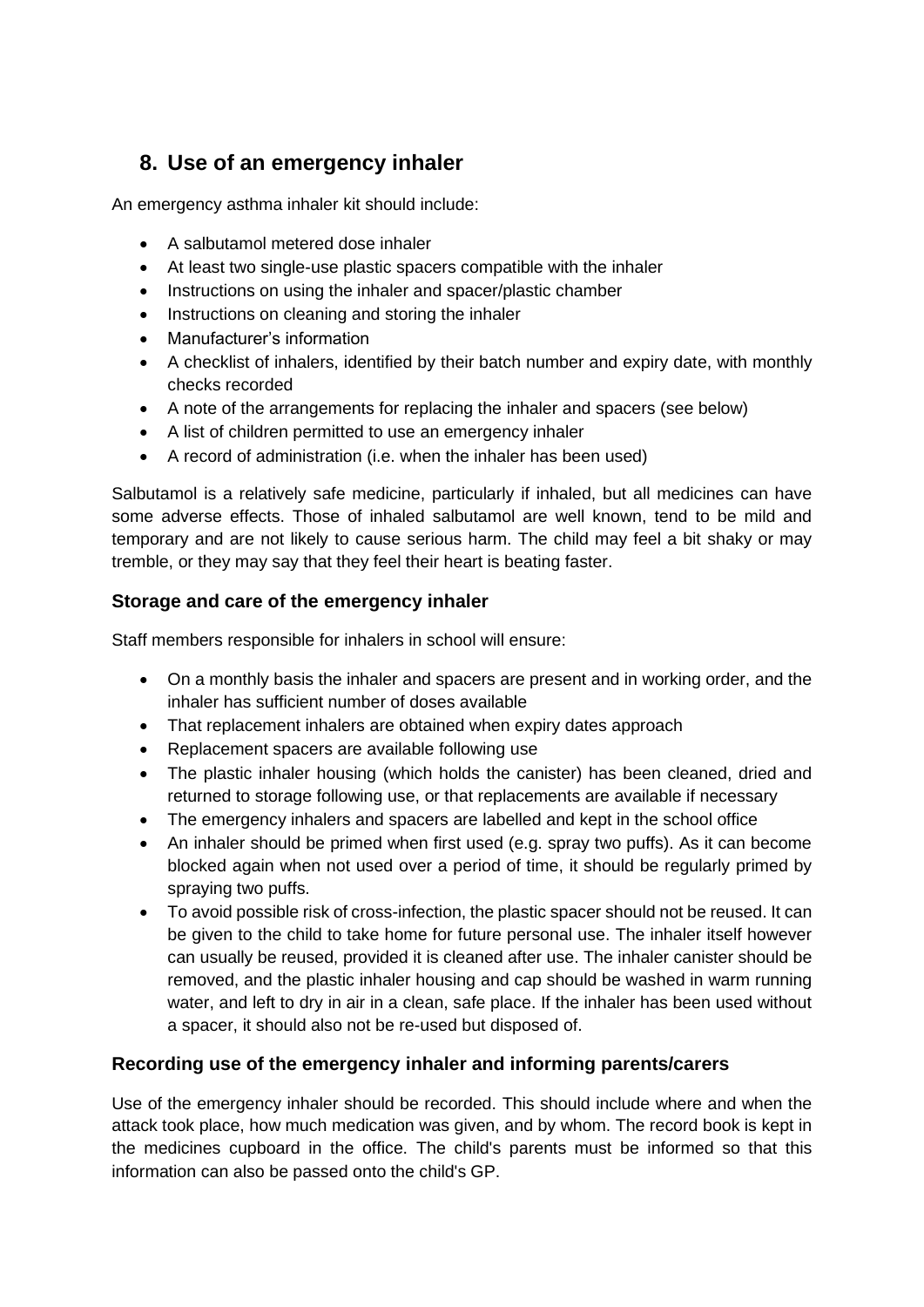#### **9. Daily care requirements**

#### **Common 'day to day' symptoms of asthma**

- Coughing and wheezing (a 'whistle' heard on breathing out) when exercising
- Shortness of breath when exercising
- Intermittent cough

These symptoms are usually responsive to the use of the child's own inhaler and rest (e.g. stopping exercise). They would not usually require the child to be sent home from school or to need urgent medical attention.

#### **How to recognise an asthma attack**

The signs of an asthma attack are:

- Persistent cough (when at rest)
- A wheezing sound coming from the chest (when at rest)
- Difficulty breathing (the child could be breathing fast and with effort, using all accessory muscles in the upper body)
- Nasal flaring
- Unable to talk or complete sentences. Some children will go very quiet.
- May try to tell you that their chest 'feels tight' (younger children may express this as tummy ache)

However a child may not display all of these signs and symptoms at once, for example a child may only display one of these symptoms e.g. a persistent cough.

CALL AN AMBULANCE IMMEDIATELY AND COMMENCE THE ASTHMA ATTACK PROCEDURE WITHOUT DELAY IF THE CHILD:

- Appears exhausted
- Has a blue/white tinge around lips
- Is going blue
- Has collapsed

#### **What to do in the event of an asthma attack**

- Keep calm and reassure the child
- Encourage the child to sit up and slightly forward
- Use the child's own inhaler if not available, use the emergency inhaler
- Remain with the child while the inhaler and spacer are brought to them
- Immediately help the child to take one puff of salbutamol via the spacer
- If there is no immediate improvement, continue to give one puff at a time every 30-60 seconds, up to a maximum of 10 puffs (as recommended on Asthma UK School Asthma Card)